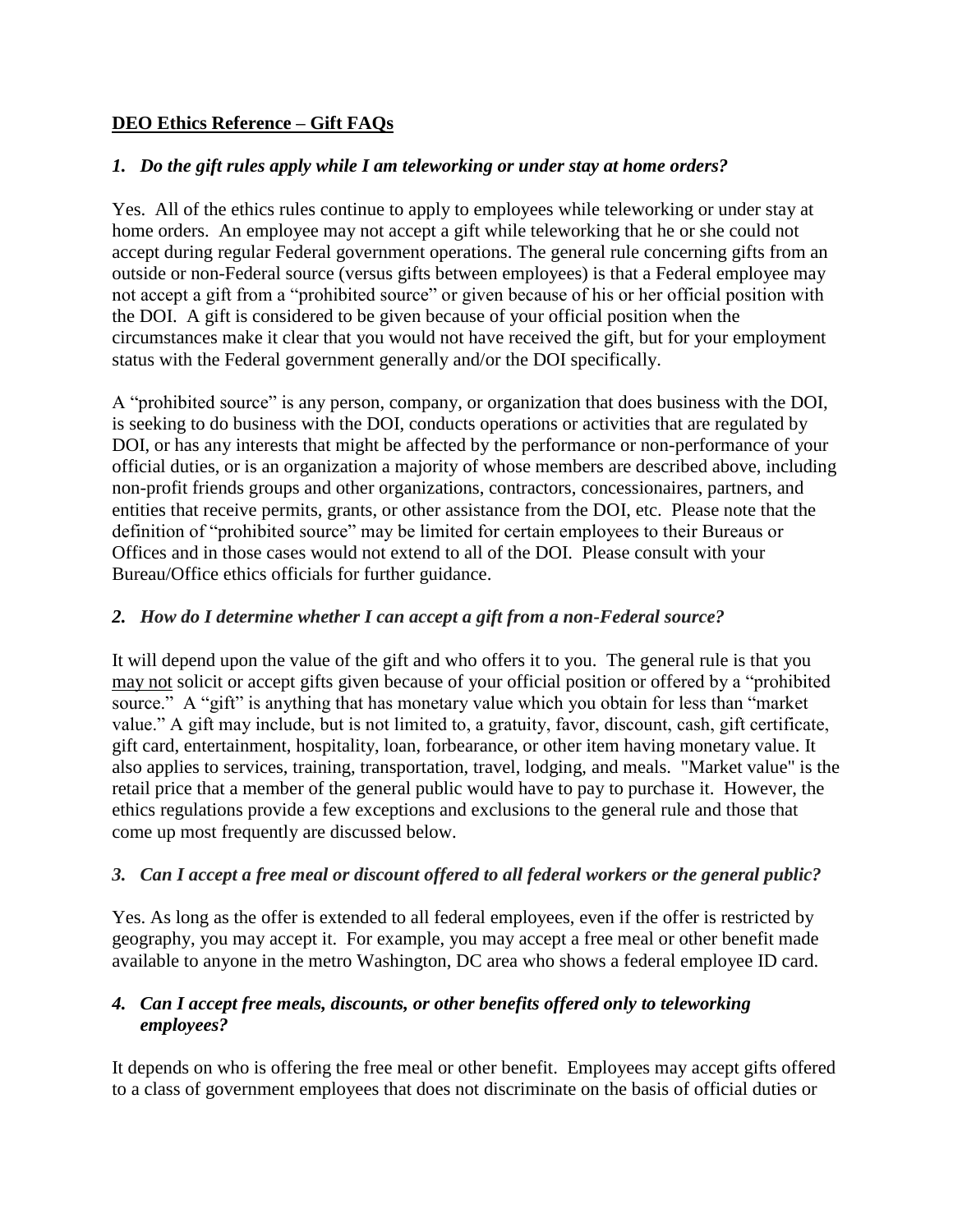rank (such as all teleworking federal employees) if given by an organization or person who is not a prohibited source. For example, you could accept a free month of online fitness class access offered to all teleworking employees as long as the gym is not a prohibited source.

If an organization is a "prohibited source," you may accept tangible, non-cash gifts (such as a meal, hat, book, ticket to a movie, etc.) with a retail market value of \$20 or less, per occasion from that organization so long as the total value of gifts given to you from the organization does not exceed \$50 in a calendar year, and you do not accept gifts so frequently from this organization that a reasonable person would question your impartiality. If the gift has a retail market value in excess of \$20, you may not pay the difference in order to accept the gift, but rather you must pay the entire value of the gift to the donor in order to accept it.

# *5. Can I accept a Visa cash gift card from an organization that does business with the DOI?*

No. You may never accept cash, cash gift cards issued by a credit card company or other financial institution (Visa, Mastercard, American Express, etc.), or checks made out to you, in any amount, from a "prohibited source" or if given because of your official position, under any circumstances.

## *6. Can I accept an American Express cash gift card offered to only teleworking employees by a local organization that has no business before the DOI?*

No. You may never accept cash, cash gift cards issued by a credit card company or other financial institution (Visa, Mastercard, American Express, etc.) or checks made out to you, in any amount, given because of your official position under any circumstances.

# *7. Can I accept a grocery store gift card that is offered to me by a local organization that does business with the DOI?*

In this case, it generally will depend on the donor and the amount of the gift card offered to you. The ethics regulations distinguish between gift cards issued by a credit card company or other financial institution, which are viewed as the equivalent of a gift of cash and may not be accepted, and gift cards issued by specific stores such as restaurants and grocery and retail stores, which may be accepted in certain circumstances. Although the local organization is a "prohibited source", you may still accept a gift card to a grocery store offered to teleworking employees and valued at \$20 or less per occasion, so long as the total value of these gifts to you from the local organization does not exceed \$50 in a calendar year, and you do not accept gifts so frequently from the local organization that a reasonable person would question your impartiality.

Additionally, if an organization were handing out packets of gift cards issued by specific stores or restaurants to all Federal employees, all Federal employees in a specific geographic area (e.g., all Federal employees in Oakland County), or anyone impacted by the pandemic (and the offer is not limited only to certain Federal employees, such as those employed by DOI, or only to teleworking employees), then you can accept the packet of gift cards even if the total amount of the various gift cards exceeds \$20.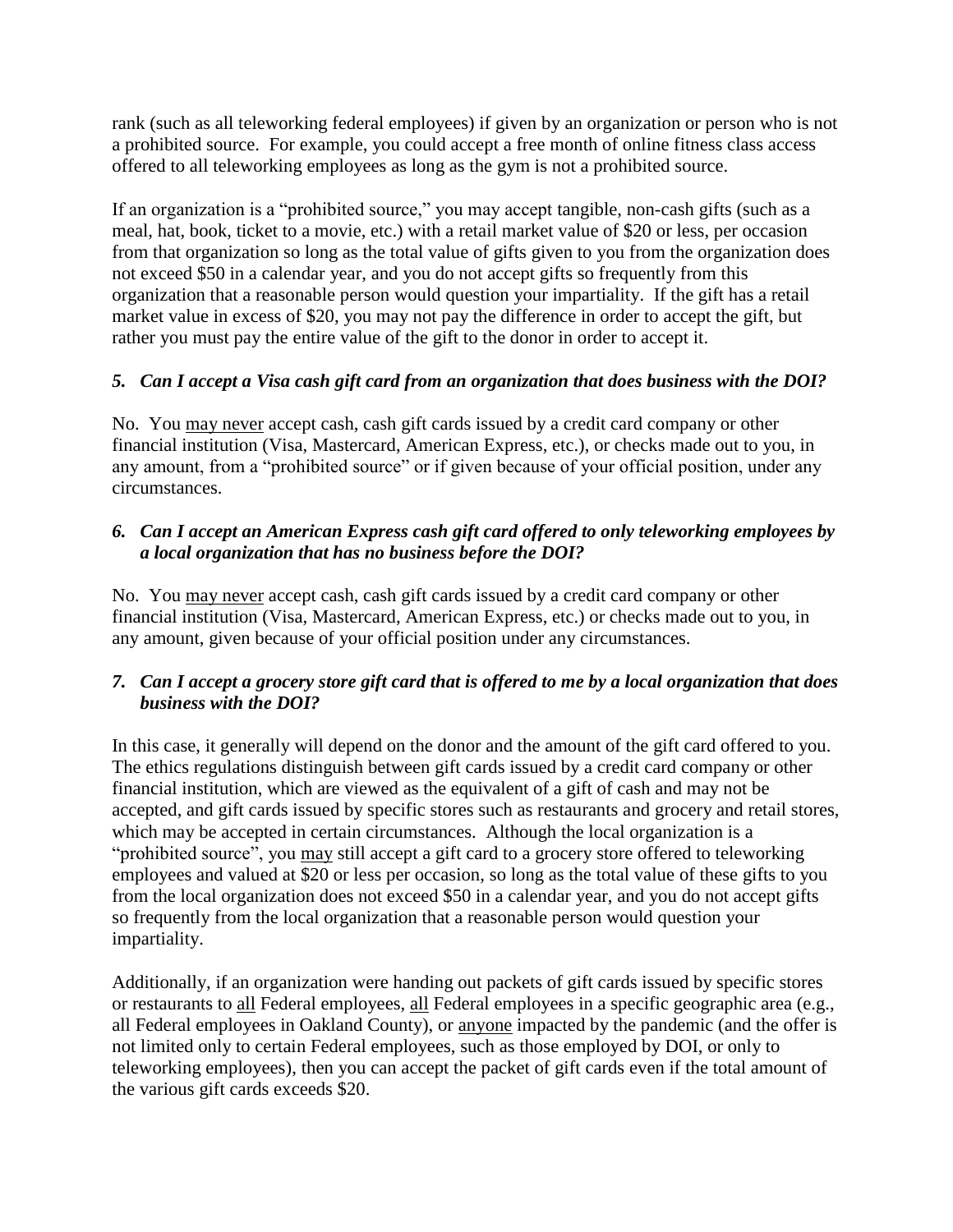Also, if a local organization were to offer packets of gift cards issued by specific stores or restaurants to any family or individual in need in the community, you could accept the packets of gift cards. Under the gift rules, any opportunities and benefits, including favorable rates and commercial discounts, available to the general public or to a class consisting of all Federal employees or all uniformed military personnel, whether or not restricted on the basis of geographic considerations, is not considered a prohibited gift and may be accepted.

### *8. Can I accept a commercial discount or benefit offered by a local business?*

Yes, you may accept commercial discounts or benefits available to the general public, to all Federal government employees, or to anyone impacted by the pandemic (so long as the offered discount or benefit is not limited to certain Federal employees, such as those employed by DOI).

### *9. If an accredited or licensed financial institution, such as a credit union, offers low or no interest loans, can I accept such a loan?*

It will depend on the terms of the loan offer. The ethics regulations exclude from the definition of gifts "loans from banks and other financial institutions on terms generally available to the public." Additionally, you may accept opportunities and benefits, including favorable loan rates and commercial discounts, available to the general public or to all Federal employees, whether or not restricted on the basis of geographic considerations. The ethics regulations also permit you to accept opportunities and benefits, including favorable loan rates and commercial discounts, offered to members of an organization, such as an employee association or credit union.

## *10. Can I, or someone on my behalf, set up a crowdsourcing campaign such as a GoFundMe page or other online fundraising request to help with expenses related to the pandemic or stay at home orders?*

Generally, no. These kinds of online fundraising campaigns raise a variety of ethics concerns.

First, you, or someone acting on your behalf (such as a spouse), cannot solicit a gift based on federal employment. Therefore, you cannot use your agency, title, or status for any such solicitation for your own private gain or the private gain of another under the misuse of position rules. Therefore, any such online solicitation could not reference your employment with the DOI or your employment status with the Federal government.

Second, you are prohibited from soliciting or accepting gifts given from prohibited sources. Therefore, even if you do not use your agency, title, or status for a solicitation, you would need to be able to identify and reject any donations from prohibited sources. Due to the high likelihood of violating ethics rules, we strongly recommend that you seek guidance from an ethics official before engaging in any such online fundraising campaigns.

## *11. Can I accept assistance from a crowdsourcing campaign intended to provide assistance to federal employees impacted by the pandemic or stay at home orders?*